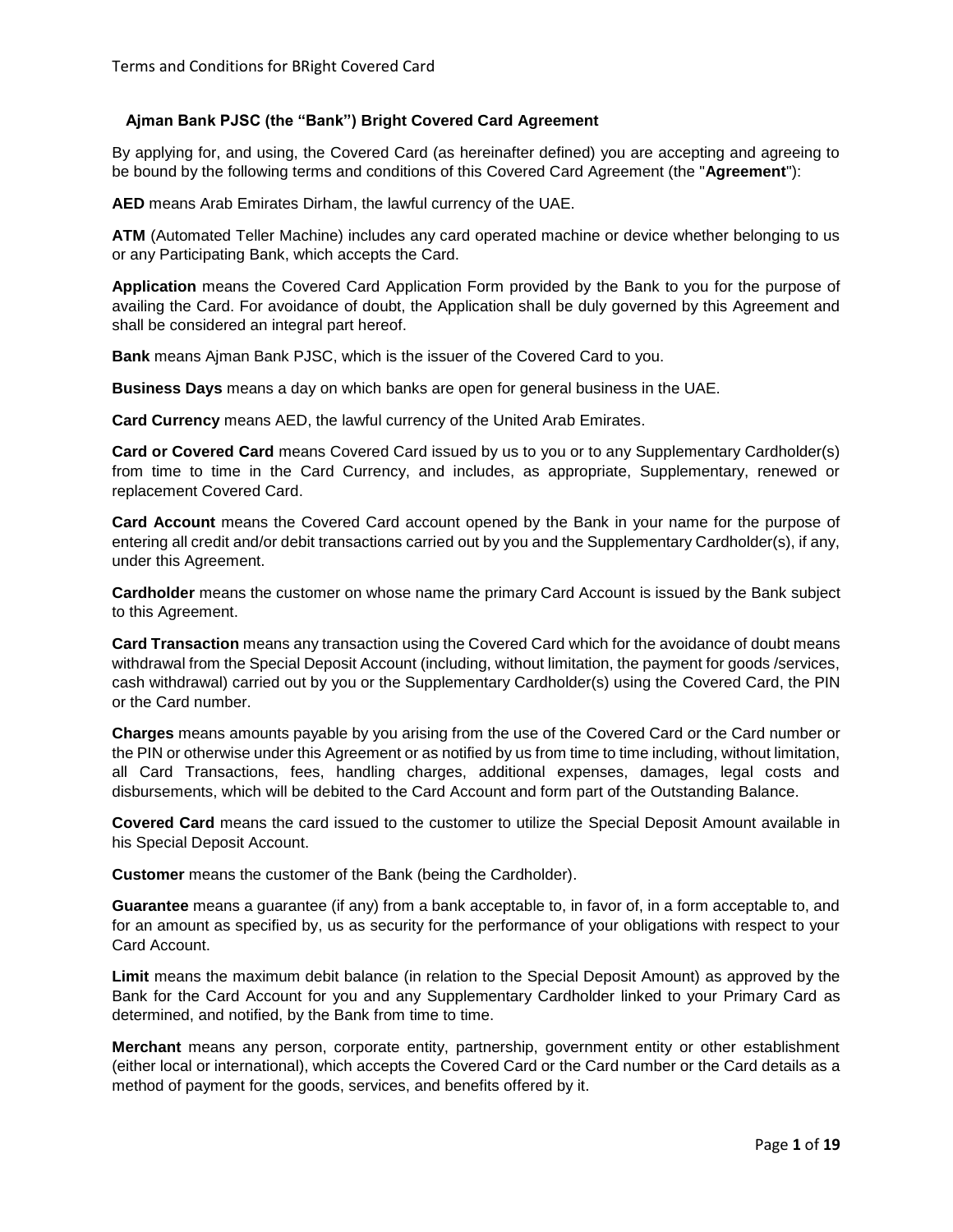**Minimum Payment** means the amount specified in the Statement of Card Account, as the minimum amount that you are required to pay on or before the Payment Due Date, in order to keep the Covered Card active.

**Outstanding Balance** means the outstanding amount due and payable by you as set out in the Statement of Account.

**Participating Bank** includes any bank or any other entity which honors any VISA or MasterCard transactions or transactions related through/on any other acquirer within or outside UAE (if any)

**Payment Due Date** means the date specified in the Statement of Account, by which date you must pay the 'Total Statement Outstanding Balance' or any part thereof or the minimum Amount Due.

**Personal Identification Number ("PIN")** means, the personal identification number provided by the Bank to be used with the Card. It is customer's sole responsibility to change the PIN immediately on receiving the PIN from the Bank.

**Relevant Due Amount** means the amount due and payable by the Customer to the Bank in accordance with the Relevant Financing Documents.

**Relevant Financing** means the Sharia compliant financing provided by the Bank to the Customer subject to the terms set out in the Relevant Financing Documents.

**Relevant Financing Documents** means the transaction documents based on which the Relevant Financing has been extended by the Bank to the Customer.

**Relevant Proceeds** means the proceeds generated or realized by the Customer under the Relevant Financing.

**Security** means Deposit and/or Guarantee or a Security Cheque or all as per the Bank's requirement/ approval on the limit of your Covered Card.

**Service and Price Guide** means the guide provided with this Agreement, which will determine the extent of the services available to you and the applicable price and costs for availing such service. For avoidance of doubt, the considerations of the Service and Price Guide can be amended by Bank from time to time and the same shall be duly notified to you for the purpose of implementation and practice of the same.

**Special Deposit Account** means the special deposit account opened by the Bank in your name for the purpose of depositing the Relevant Proceeds and to be managed by the Bank (as Wakil) on Wakala basis in accordance with the Special Deposit Terms, which shall subsequently be used as a Card Account to record all credit and /or debit transactions carried out by you and the Supplementary Cardholder, if any, under this Agreement.

**Special Deposit Capital** means the Wakala capital provided by you (as Wakil) to the Bank (as Muwakkil) in accordance with the Special Deposit Terms.

**Special Deposit Terms** means the terms set out in the Authorization to open a Special Deposit Account, substantially in the form provided in Schedule 1 hereof, providing for the creation of a Wakala where under you (as Muwakkil) shall deposit the Special Deposit Capital with the Bank (as Wakil).

**Statement of Accounts** means the monthly or other periodic statement sent to you and/or made available to you online showing particulars of your total Outstanding Balance due on your Card Account and the applicable fee(s).

**Supplementary Cardholder(s)** means any person(s) whom you have authorized to use the Card Account and to whom we have issued a Supplementary Card. The limit of the supplementary card will be a part of the total limit of the primary Covered Card as approved by the Bank.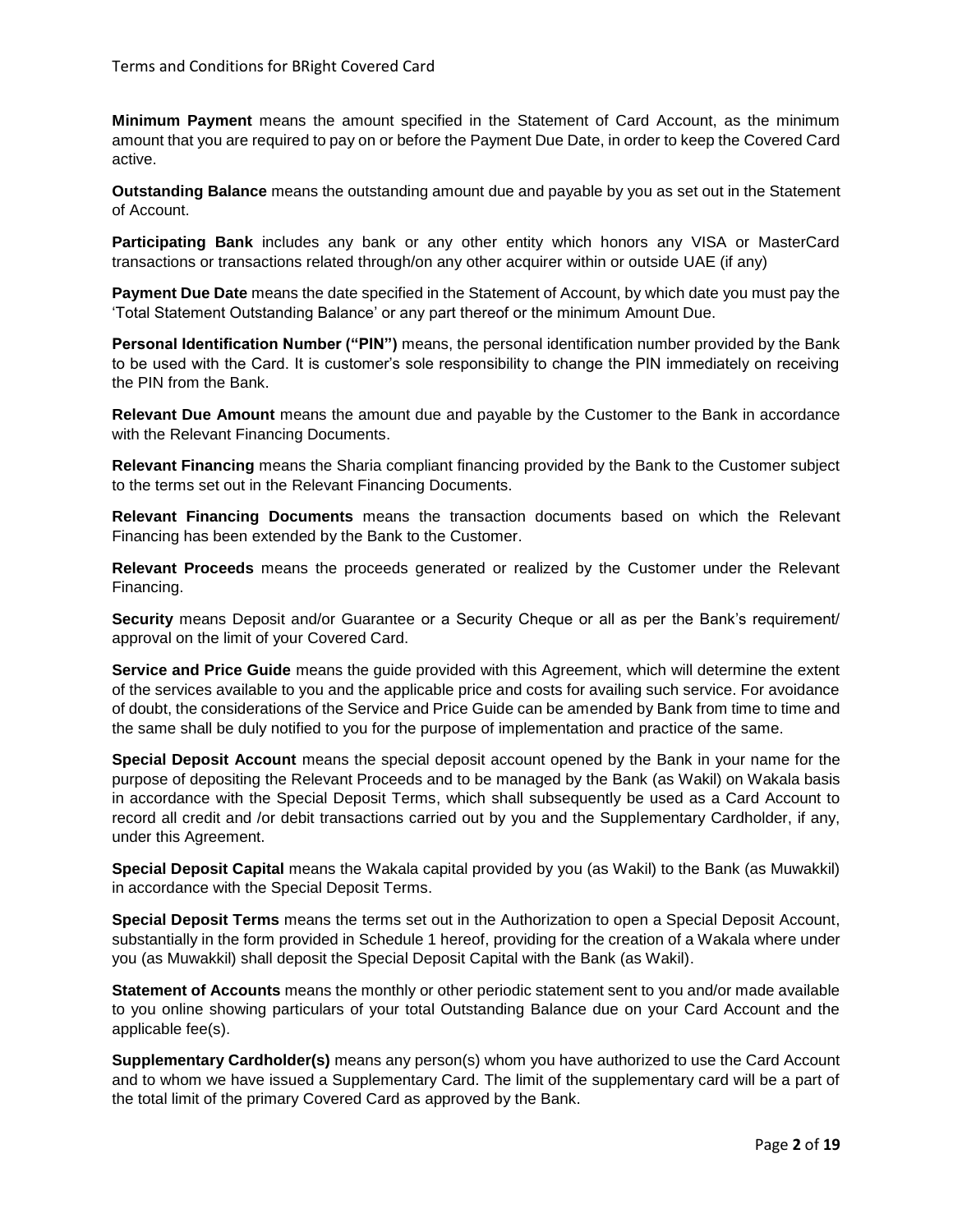In this Agreement:

- (a) "**you**" and "**your**" means the cardholder (the "**Cardholder**") including the Supplementary Cardholder(s);
- (b) "**we**", "**us**" and "**our**" mean the Bank;
- (c) the term "**Parties**" shall mean you and us;
- (d) Use of the singular shall include the plural and vice versa and any gender includes the other genders and any references to 'person' includes natural persons, firms, partnerships, companies and corporations.
- (e) The clause headings are included for convenience only and shall not affect the interpretation of this Agreement.
- (f) All dates and periods shall be determined by reference to the Gregorian calendar.
- (g) If any provision in a definition in this Agreement is a substantive provision conferring rights or imposing obligations then, notwithstanding that it is only in the definition clause of this Agreement, effect shall be given to it as if it were a substantive provision in the body of this Agreement;
- (h) All provisions related to the Cardholder shall mutatis mutandis apply to the Supplementary Cardholder(s), as the case may apply.

# **1. The Card**

- 1.1. The Card is our property and you must return it to us immediately upon request.
- 1.2. Upon your application for a Card being approved, we shall send you the Card and a Personal Identification Number ("**PIN**") to be used in conjunction with your Card. You may collect the Card yourself or we will, if so requested, deliver the Card to you by courier at your risk. The signature of an individual at your address is sufficient proof of delivery and shall constitute receipt of the Card.
- 1.3. Upon receipt of the Card, you should sign it immediately if you intend to use it. By doing so, you will be bound by this Agreement. You shall not disclose the PIN to any other person and should change the PIN from time to time for security.
- 1.4. You must take all reasonable steps to keep the Card safe at all times.
- 1.5. You must not let anyone use the Card other than yourself.
- 1.6. You must keep the PIN secret and must not disclose it to anyone, or let anyone else know or use the PIN.
- 1.7. You shall ensure that any Supplementary Cardholder(s) takes the steps outlined above in relation to any Card issued to him.

## **2. Use of the Card**

2.1. You may only use the Card for Card Transactions within the Limit and until the expiry date embossed on its face.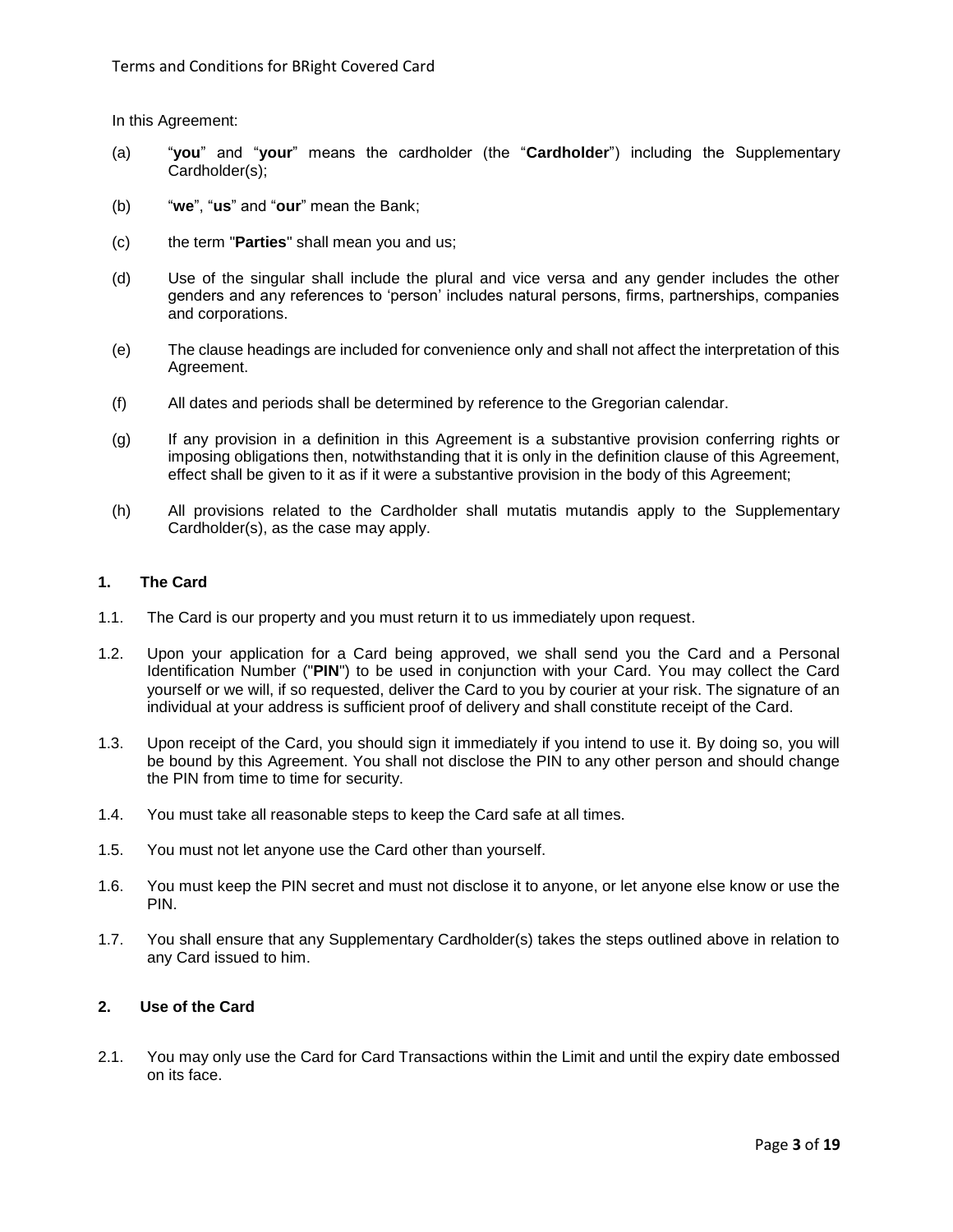- 2.2. We shall set the Limit and shall notify you of it. We may change the Limit at any time and notify you of any changes.
- 2.3. Any Card Transaction originated in a currency other than your Card Currency will be converted to your Card Currency at a rate of exchange determined by us. Such transactions will also be subject to a currency conversion fee as determined by us.
- 2.4. You must not use your Card for any unlawful purpose, including the purchase of goods or services, prohibited by Islamic Sharia or any applicable laws wherever the Card is used.
- 2.5. You must not use your Card to commit any act, which is against Islamic Shari'a principles.
- 2.6. Notwithstanding that the availability of balance in the Card Account, the Bank shall be entitled to, at any time, with notice, and without liability towards you, withdraw and restrict your right to use the Card or to refuse to authorize any Card Transactions.
- 2.7. You must keep your Card secure and ensure that your Card number and PIN are not disclosed to any other person.
- 2.8. The Service and Price Guide issued along with this Agreement to you shall, subject to changes from time to time (the "Changes"), be considered an integral part of this Agreement. For avoidance of doubt, the provisions of Clause 10.9 shall mutatis mutandis apply to the Changes. The Service and Price Guide shall expressly provide for the various Limits, facilities and services that are provided under the relevant category of Card Account. The services and pricing for each of the categories may be different for each of the relevant categories, in any case the Service and Price Guide shall clearly provide for such categorization.

## **3. Cash withdrawals using the Card**

- 3.1. You may obtain cash using the Card, in such amounts as may be determined by us from time to time, by the following means:
	- (a) by presenting the Card at any Bank branch or any branch of a member institution of VISA International or MasterCard which offers such facility, together with internationally recognised evidence of identity, and by signing the appropriate Card Transaction record; or
	- (b) by using the Card at any Bank ATM or of any other Participating Bank, in which case the amount of each withdrawal will be further subject to the applicable daily withdrawal limit of the ATM used.
- 3.2. You will need to use the PIN in conjunction with the Card when effecting a Card Transaction at an ATM. Our record of any Card Transaction effected in conjunction with a PIN shall be conclusively binding on you.
- 3.3. Any transfer of funds from your Card to the Bank transaction account (current account, investment savings account, investment time deposit account) will be treated as a cash withdrawal and will incur normal fixed transaction fees and charges.
- 3.4. You shall pay a fixed transaction fee for each cash withdrawal you get using the Card. We may, from time to time and with due notice; vary the amount of the transaction fee, which shall vary for own and local ATM and international ATM, which amount shall be specified Service and Price Guide.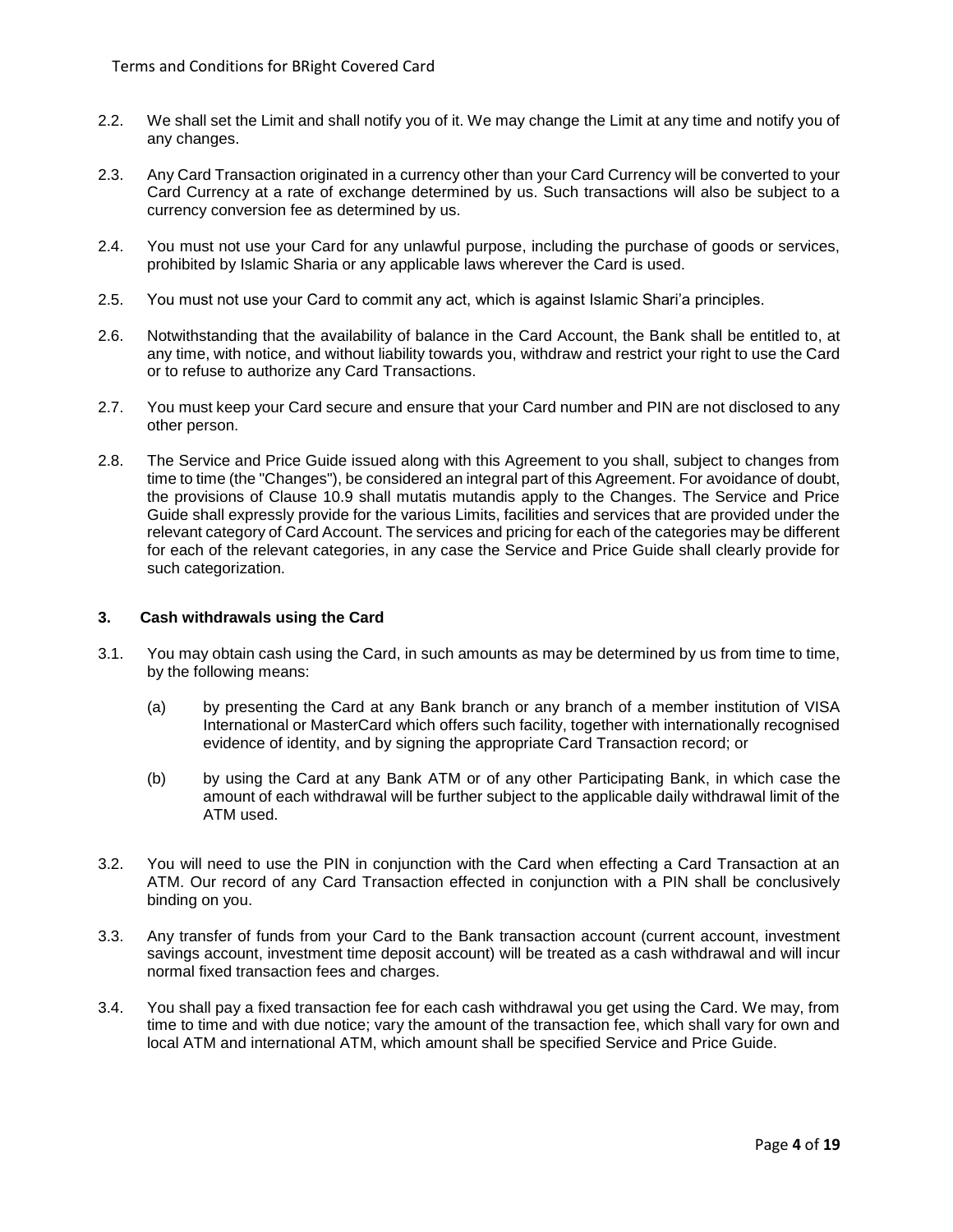# **4. Payment and other Operational matters**

- 4.1. You shall, at our request, pay us a handling fee for the issuance of a replacement Card. Details of all fees and charges referred to in this clause are listed in the attached Service and Price Guide, which may be subject to the Changes.
- 4.2. We shall debit the Card Account with the amounts of all Card Transactions, Outstanding Balance, all charges and fees payable under this Agreement and any other liabilities we may incur arising out of or from the use / misuse of the Card.
- 4.3. You and any Supplementary Cardholder(s) will be jointly and severally liable to pay all amounts debited to the Card Account.
- 4.4. We shall send and /or make available to you online a Statement of Accounts for the Card Account. Non receipt of the Statement of Account and/or your inability, except for reasons beyond your control, to view the Statement of Account online shall not be construed to give you an excuse for non-payment of the amounts due to us.
- 4.5. You agree to pay to us the total amount of all charges and fees (Outstanding Balance) appearing in the Statement of Account not later than the Payment Due Date.

You may choose not to settle the Outstanding Balance in full, in which case you must pay us at least the Minimum Payment on or before the Payment Due Date.

- 4.6. Any amount paid into your Card Account which is in excess of the Outstanding Balance will not be refunded but will be reflected as a credit in your Card Account.
- 4.7. If you do not settle the Outstanding Balance by the Payment Due Date and it remains unsettled at the date of issue of the next Statement of Account, the unpaid amount will be added to the next Statement of Account's Minimum Payment, which shall become immediately due and payable.
- 4.8. Any and all payments made or sent by the Cardholder or any Supplementary Cardholder may be applied and appropriated by us in such manner and order and to such Card Account(s) (whether relating to the Card issued to that Cardholder or otherwise) and or with respect to such Card Transaction(s) as we may select or determine notwithstanding any specific appropriation by the Cardholder.
- 4.9. If a deduction or withholding is required by law, you must immediately pay to us an additional amount such that the net amount received by us is equal to what we would have received had no such deduction or withholding had been made.
- 4.10. We will only give you a refund for a Card Transaction after the merchant or retailer has given us a valid credit voucher.
- 4.11. You shall be responsible for all goods and services tax and all other taxes imposed on or payable in respect of any amount required to be paid under this Agreement. We may debit the amount of such tax to your Card Account.
- 4.12. You are not allowed to make Card Transactions that exceed the available limit in the Card Account without prior approval from us. You shall immediately upon demand by us, pay the full amount by which the Limit has been exceeded and the Minimum Payment then due. If you fail to make such payment in full, we may cancel the Card immediately without prior notice to you and the whole outstanding balance on the Card Account shall become immediately due and payable.
- 4.13. Any arrears and any Card Transaction made in breach of this Agreement shall become immediately payable by you.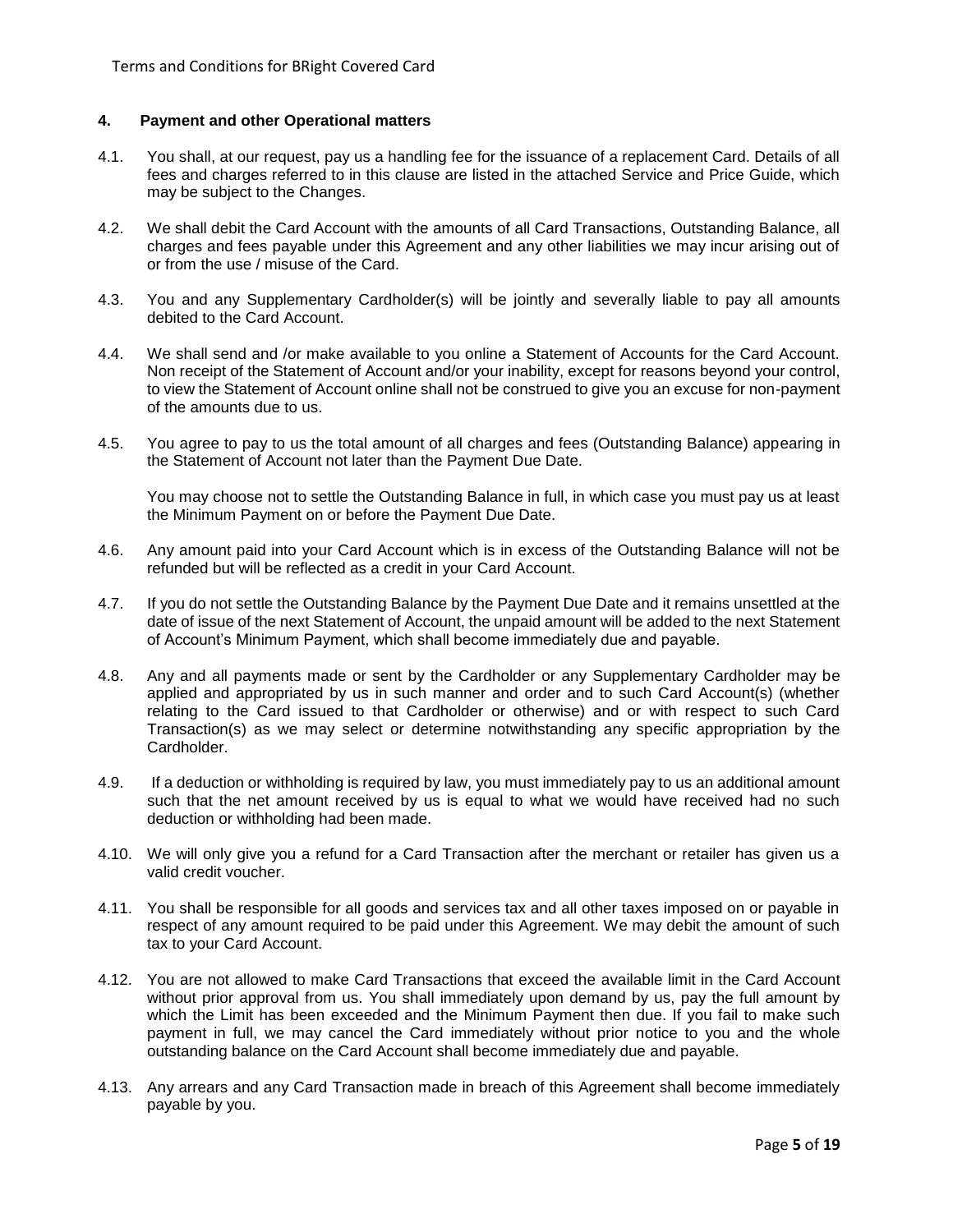- 4.14. We will not levy any charge on Card Transactions (excluding cash withdrawal) when the outstanding amount is paid on or before the payment due date. However, we reserve the right to charge you fees on any late payments you make subject to the late payment charges mentioned in the Service and Price Guide (the "**Late Payment Charges**"), and we will channel any late fee collected from you to the Charity Fund maintained by us.
- 4.15. All payments received by us from you shall be applied in the following order of payment (or such other order as we may think fit):
	- (a) All unpaid fees, cash withdrawals, charges and other costs shown on any previous Statement of Account;
	- (b) All unpaid, fees, cash withdrawals, charges and other costs shown on the current Statement of Account;
	- (c) All unpaid Card Transactions (excluding cash withdrawals) shown on any previous Statement of Account;
	- (d) All unpaid Card Transactions (excluding cash withdrawals) shown on the current Statement of Account; and
	- (e) All cash withdrawals and other Card Transactions not yet shown on the current Statement of Account.
- 4.16. We may charge fees for any returned unpaid cheques drawn by you in full or partial payment of the Outstanding Balance and this shall not affect any other legal remedies available to us.
- 4.17. You shall make all payments in the Card Currency. If you make payments in any other currency, you shall pay to us all exchange, commission and other actual charges or losses we may incur in converting such payments to the Card Currency (the "Expenses"). Such conversion shall be effected at the prevailing Bank rate on the date of exchange, which we may conclusively determine at the date of entry into the Card Account. Any payment you make in the Card Currency will be credited to the Card Account only on the date on which we receive the required funds for value in our books. Whenever a payment is received in any other currency, such a payment shall be credited after the date when the payment is converted to the Card Currency or when the relevant funds have been received for value by us in Ajman and credited to the Card Account. All such credits shall be less the Expenses.
- 4.18. You shall pay additional charges in the amounts, which we may prescribe immediately upon request, for the provision of copies of sales/cash withdrawal drafts, Statements of Account, which you may request, and any further service we may provide from time to time.
- 4.19. If you dispute a Card Transaction and it is subsequently proven to have been originated by you, we will charge back the original amount of the Card Transaction when it took place.
- 4.20. Our acceptance of late or partial payments, cheques or money orders shall not prevent us from enforcing our rights to collect the full amount due from you or constitute an amendment to this Agreement.
- 4.21. You agree that if any sums shall become due from you to us at any time under the Card Account, or if you shall become liable to us on any banking account or any other account, current or otherwise, in any manner or if you are in default in the provisions of such accounts or in any other banking facilities granted by us to you, the whole Outstanding Balance on your account shall become immediately due and payable.
- 4.22. Any cheque deposit shall be acceptable for collection and the proceeds shall not be available until the cheque has been cleared and the proceeds paid to us by the paying bank. Any cash deposit may only be regarded as having been received by us upon our receipt or crediting the same to the Card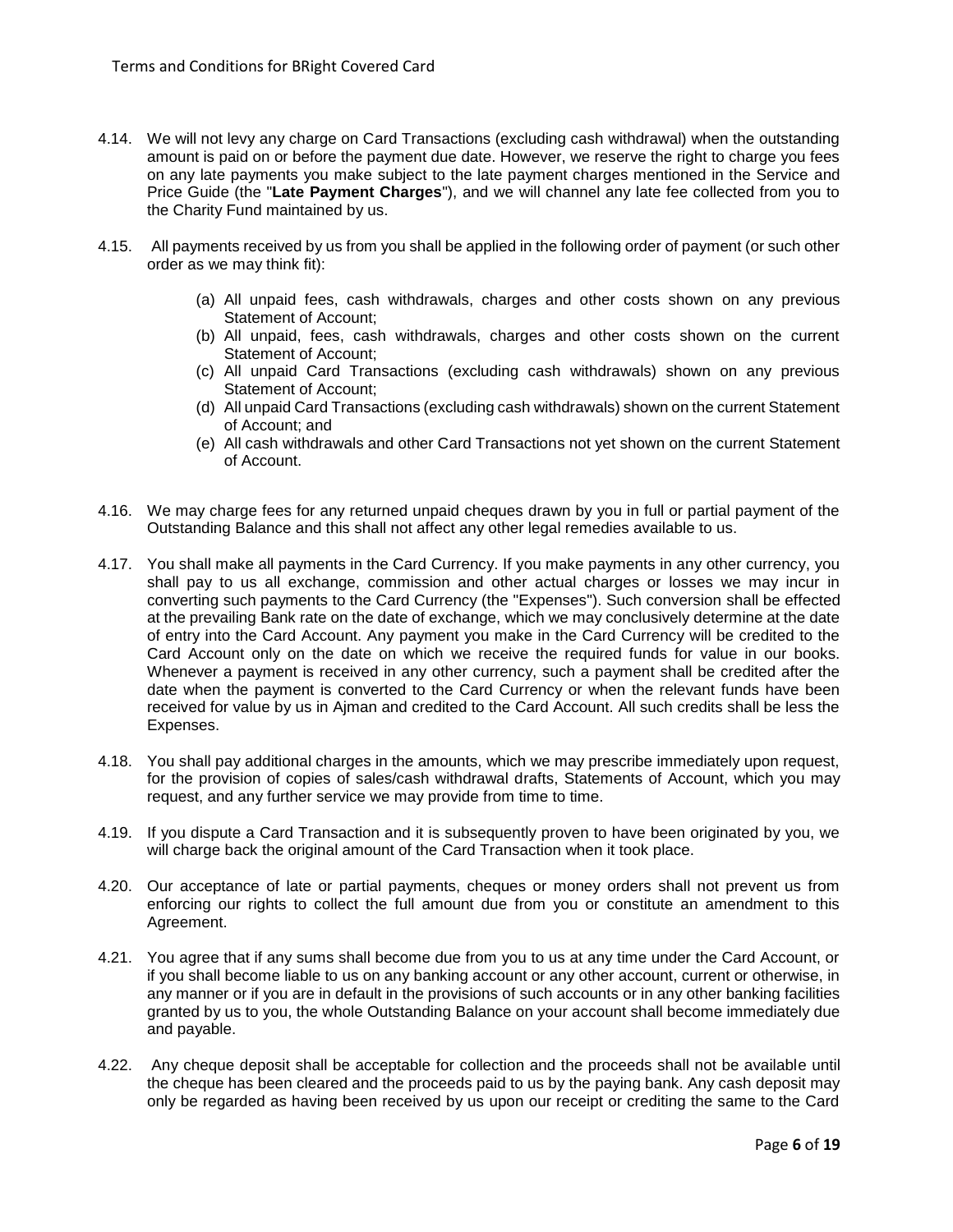Account. (Any fees and charges related to cash deposits or cheque collection/ clearance will be borne by you).

- 4.23. We may at any time demand that you deposit an undated cheque and/or pledge cash collateral in our favour for a specified amount not exceeding the Card Limit, even if such a cheque or cash collateral were not demanded when the Card was issued. If we make such a demand, you shall be treated as having authorised us to insert the date on the cheque and present it for payment on the inserted date against any amount due to us. In case the deposited cheque exceeds the outstanding amount and it is cashed, the surplus amount will be refunded to you.
- 4.24. If you choose to settle by way of direct debit (a facility currently available only to Bank's customers), the percentage of the total amount due specified by you when applying for the Card will be debited to your bank account on or immediately after the Payment Due Date. Where a sufficient credit balance is not maintained, we may cancel the Card.
- 4.25. You may choose to effect payment from your account with us via call centre. We shall not be liable for any loss or delay caused by the use of the call centre.
- 4.26. You may not transfer funds from one Card Account to another in settlement of the debit balance of one Card Account, except with our prior approval.
- 4.27. We will credit the Card Account with the amount of any refund only upon receipt of a properly issued credit voucher from a member establishment.
- 4.28. We will not be responsible to present the purchase invoices signed by you in support of the Statement of Account. The Statement of Accounts sent to you by us, or made available online, showing the details of the Card Transactions carried out by you or the Supplementary Cardholder(s) shall be sufficient proof of your obligations to pay us the Outstanding Balance.
- 4.29. Our records (including electronic, computer and microfilm stored records) of all Card Transaction or otherwise relating to your Card Account shall constitute evidence of the Card Transactions and we may use any such information as evidence in court and shall be binding on you for all purposes whatsoever. You hereby agree not to at any time dispute the authenticity or accuracy of any computer output relied upon by us for any purpose whatsoever.
- 4.30. Neither the acceptance or approval by us of any instruction or arrangement for any monthly or periodic payment of any charge of any person by monthly or periodic deduction effected on any Card Account or in respect of any monthly or periodic Card Transaction nor the execution by us of any such deduction in respect of any month or period shall impose upon us, any obligation to effect such deduction in respect of each and every month or period and we shall not be liable for any loss or damage suffered or incurred as a consequence of any failure by us to effect any deduction or Card Transaction in respect of any one or more months or periods.
- 4.31. We shall be entitled to rely upon and to treat any document or recorded communication relating to any Card Transaction with your signature or recorded voice as conclusive evidence of the fact that the Card Transaction as therein stated or recorded was authorised and properly made or effected by you.
- 4.32. You shall be obliged to provide the Security as per the Service and Price Guide.

# **5. Supplementary Cardholder(s)**

5.1. We may issue a Supplementary Card to an individual nominated by you who is over 18 years of age, and approved by us. This shall be subject to the Supplementary Cardholder(s) signing the relevant application form and the terms and conditions, as we may deem necessary.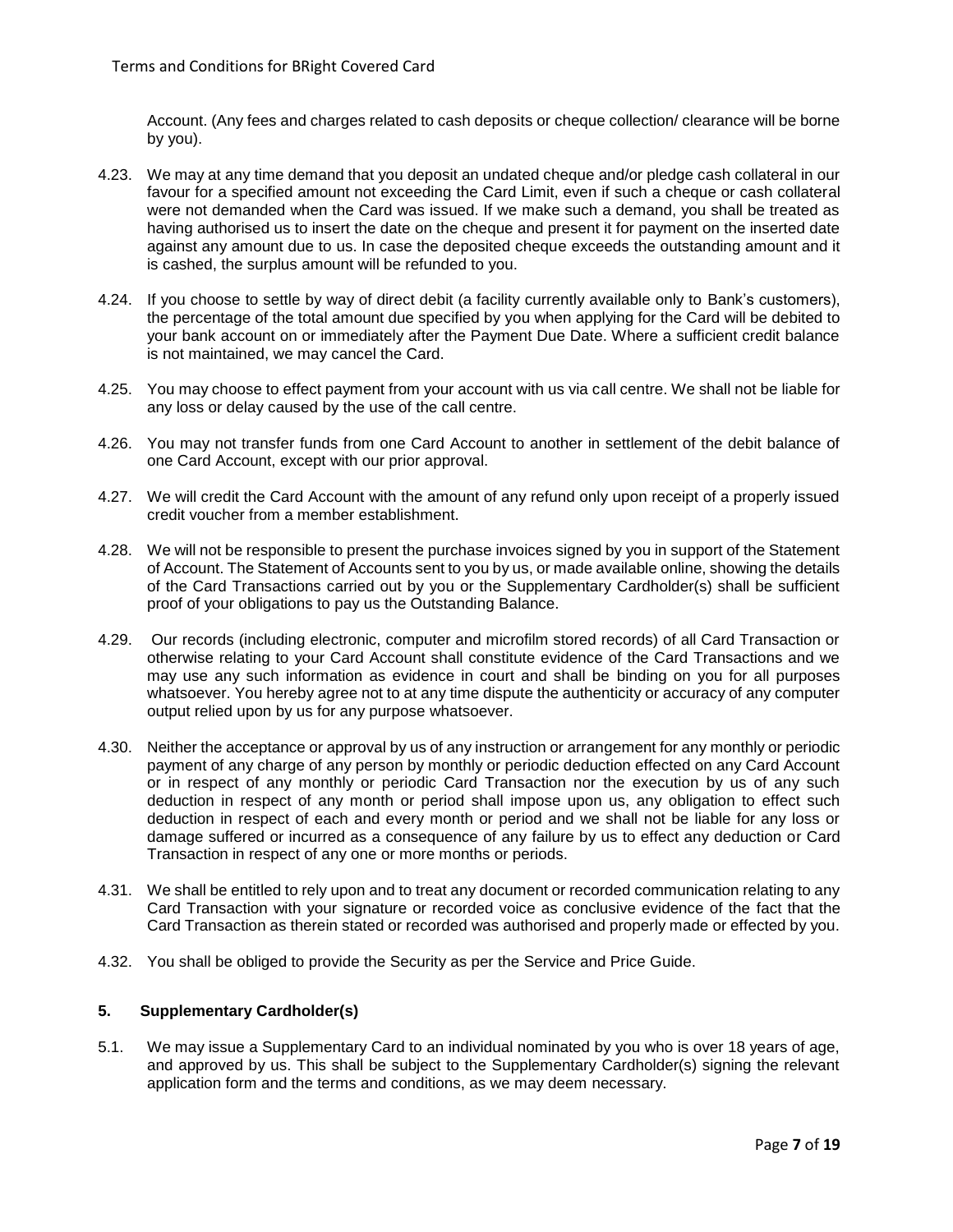- 5.2. This Agreement shall also apply to the Supplementary Cardholder(s). Every Supplementary Cardholder(s) shall be jointly and severally liable with you for all charges and the Card Transactions generated by the use of the primary as well as the Supplementary Card. We may commence an action or proceedings against you or the Supplementary Cardholder(s) or both of you in connection with your obligations under this Agreement.
- 5.3. The validity of the Supplementary Card is dependent on the validity of the primary Card. The termination of the Supplementary Card for whatever reason shall not terminate the primary Card or your Agreement with us for your Card.
- 5.4. Your and the Supplementary Cardholder(s) 's undertakings, liabilities and obligations to us and our rights shall not be affected in any way by any dispute, counterclaim or right of set-off which you and the Supplementary Cardholder(s) may have against each other.
- 5.5. You shall indemnify us against any actual loss, damage, liability, costs and expenses whether legal or otherwise incurred by us by reason of any acts or omissions, legal disability or incapacity of the Supplementary Cardholder(s) or any breach of this Agreement by the Supplementary Cardholder(s).

## **6. Loss of Card and PIN**

- 6.1. If the Card is lost or stolen or the PIN is disclosed to any person or if you think someone else may know the PIN, you shall immediately notify us on Call Centre, and the Police of the country/area where such loss or theft or disclosure occurred. Such notification shall be followed by a signed written confirmation or an email within 48 hours of receipt of notice. You also undertake to take all necessary steps to assist us in recovering the missing Card.
- 6.2. You shall be, and remain, fully liable to pay to us any debit to the Card Account arising from any Card Transactions by any person whether with or without your knowledge and irrespective of whether they were authorised by you or not.
- 6.3. We may issue a replacement for any lost or stolen Card subject to these or such other terms and conditions as we may consider appropriate and at a fee determined by us from time to time.
- 6.4. If you recover the lost or stolen Card, you must immediately cut it in half and return it to us without using it.
- 6.5. You may not use the PIN after notifying us of its disclosure to any person.

#### **7. Termination**

- 7.1. You may at any time notify us of your intention to close the Card Account and terminate the use of all Cards issued to you and any Supplementary Cardholder(s) by giving us notice in writing and returning to us all such Cards cut in half. The Card Account shall be closed only after you have paid in full all charges and amounts due under the Card Account.
- 7.2. The proceeds standing to the credit of Card Account shall be utilized to pay all your obligations under the Relevant Financing.
- 7.3. All amounts outstanding on a Card Account, together with the amount incurred by the use of the Card but not yet charged to the Card Account, shall be payable immediately in full upon termination of the use of the Card.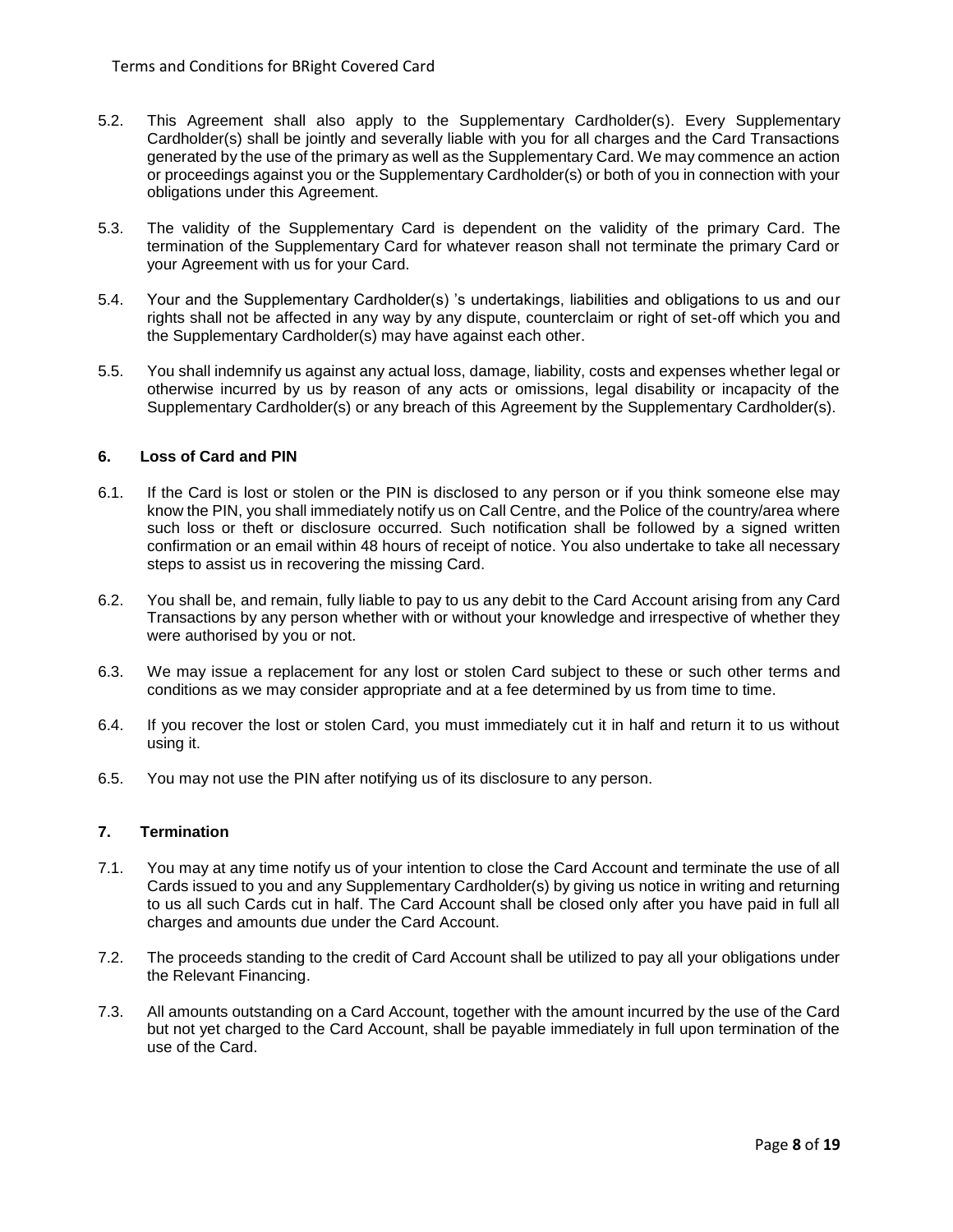- 7.4. You agree that if the Card Account at time of termination does not take into account the amount incurred by the use of the Card, it shall be due immediately in full upon termination of the use of the Card.
- 7.5. If a Supplementary Cardholder(s) terminates the use of the Supplementary Card, you and the Supplementary Cardholder(s) shall be, and shall continue to be, jointly and severally liable to us for all charges and other amounts due under this Agreement except that the Supplementary Cardholder(s) whose Card has been terminated shall not be liable for charges and other liabilities incurred by you and any other Supplementary Cardholder(s) (if any) after our receipt of the terminated Supplementary Card cut in half.
- 7.6. We may at any time and with prior notice recall the Card and terminate or suspend your right to use it without liability and without furnishing any reason therefore. You shall immediately after such recall return to us the Card cut in half and pay in full all charges and amounts due on your Card Account.
- 7.7. We shall terminate the use of the Card without notice upon your death, bankruptcy or insolvency.
- 7.8. You and/or your estate shall be responsible for setting off Outstanding Balances on the Card Account and shall pay us all expenses and costs that we may incur in recovering such Outstanding Balances or outstanding amount.
- 7.9. We shall not be liable to refund the monthly membership fee or any part of such fee on the termination of the Card Account.
- 7.10. Upon cancellation of the use of the Card, any Security held by us shall be held for a period of sixty (60) days following the cancellation and/or return of the Card, whether cancelled by you or us.
- 7.11. Notwithstanding the termination or cancellation under this Agreement, any use of the Card or the PIN of a Card (whether or not by you) before it is returned to us shall be deemed to be use of the Card or the PIN by you and you shall be liable to pay the Outstanding Balance on the Card Account in full forthwith, including such Card Transactions then incurred but not yet debited to that Card Account. Your obligation under this Agreement will continue despite the termination of the Card Account and the use of the Card for any reason by either party.
- 7.12. Notwithstanding anything in this Agreement, our rights and entitlement under this Agreement shall continue to remain in full force and effect and shall survive any cancellation, revocation or suspension of the Card.

## **8. REWARD POINTS**

- 8.1. The Reward Points Program (the "**Program**") allows eligible Bank Covered Cardholders ("**Cardholder/s**") to accumulate points ("**Reward Points**") from spending on their Bank Covered Card ("AB Card/s"). The Cards eligible for Reward Points earning will be as determined by the Bank from time to time.
- 8.2. Exclusions from the Program: The Bank has the right to include/exclude any Card into/from Reward Points at any time with/ without prior notice to the Cardholder.
- 8.3. In order to benefit from Reward Points, the Bank Card must be valid and in good standing as per the criteria and standards applied by the Bank from time to time. The Cardholder's acceptance of the Terms and Conditions outlined hereinafter shall be deemed satisfied upon redemption of his/her Reward Points.
- 8.4. Participation in the Program is automatic and free on receiving the Bank Card.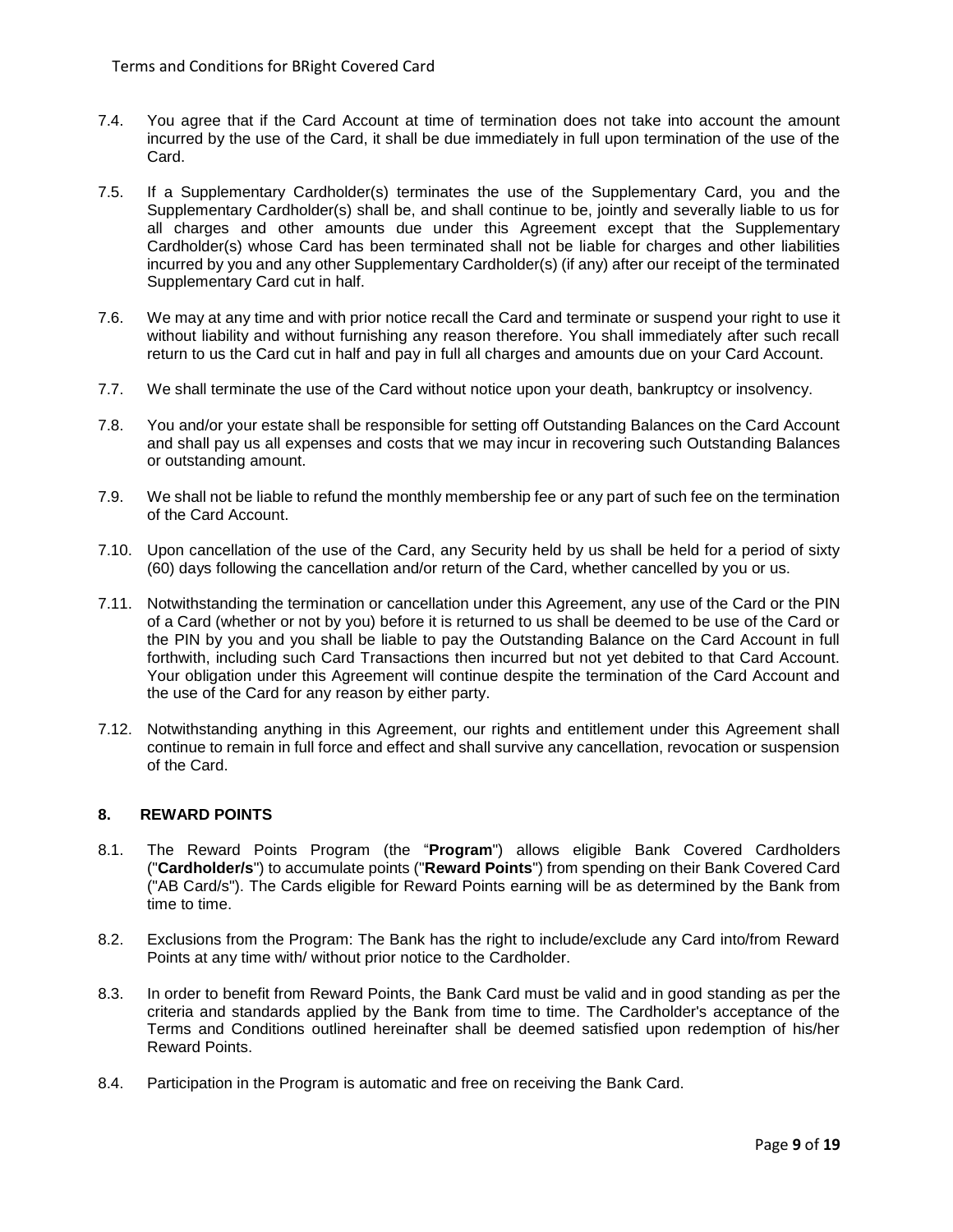- 8.5. Reward Points will be awarded from the date the Card is activated whenever the Bank Card is used for all domestic and international retail spends/ purchase transactions only.
- 8.6. The rate of earning Reward Points is as defined in the Features and Benefits booklet and /or updated on the website and/or communicated from time to time. The Bank reserves the right, to be exercised at any time and without any prior notice to the Cardholder, to change the ratio between
	- (a) Reward Point to be awarded, and
	- (b) The specified amount charged to the Cardholder's Bank Card
- 8.7. All transactions charged to a Cardholder's Bank Cards are eligible for Reward Points except for the following: Annual fee, Monthly fee, Cash Advances, Late Payment Charges, other fees and charges, Traveler's cheques, Balance transfer, Foreign currency purchases, Credit Shield/any other Takaful insurance programs or products that the Bank may choose to offer, Transactions that the Bank decides are disputed, erroneous, unauthorized, illegal and/or fraudulent and Instalment Plan facilities offered by the Bank. The Bank may, at its sole discretion and without prior notice to the Cardholder, add to, or remove from, the above list of eligible charges and transactions. The Bank's decision as to what constitutes an eligible charge shall be final and conclusive. The Bank may also apply caps and/or reduced Reward Points to certain categories of spending at the sole discretion of the Bank.
- 8.8. Reward Points will stop accruing if the Cardholder fails to pay the Minimum Amount Due on the Card Account on 2 consecutive Payment Due Dates. The Cardholder should not be delinquent in his/her Card Account to be eligible to receive Reward Points. No transfer/credit of the Reward Points will be done with retrospective effect if the Card Account has been returned to normal after being delinquent.
- 8.9. In the event the Card is voluntarily closed by the Cardholder, Reward Points accumulated on his/ her Card have to be redeemed within 30 days of Card closure; otherwise these will automatically lapse. In the event the Card is cancelled by the Bank for any other reason, all the Reward Points accumulated will stand forfeited. If the Card is blocked or suspended by the Bank for any reason whatsoever, then the Reward Points accumulated shall stand forfeited but may be reinstated at the discretion of the Bank if use of the Card is reinstated.
- 8.10. The Bank's decision on computation of Reward Points will be final, conclusive and binding on the Cardholder.
- 8.11. Redemption The Cardholder can only redeem those Reward Points registered and credited to the Bank Card Account of the Cardholder at the time of making the redemption. The books and records of the Bank shall be conclusive evidence in respect of the number of Reward Points registered and credited to the Cardholder's Bank Card Account.
- 8.12. In addition to any other conditions outlined in these Terms and Conditions, Reward Points accumulated under the Cardholder's Bank Cards Account(s) will be cancelled if the Cardholder's Bank Card
	- (a) is closed;
	- (b) is not in good standing in the opinion of the Bank;
	- (c) has expired;
	- (d) has breached the Bank's and/or VISA or MasterCard Agreement;
	- (e) any other event which, in the sole discretion of the Bank, should result in the cancellation of Reward Points.
- 8.13. Reward Points redemption will not be allowed if the Minimum Amount Due on the Card Account has not been cleared on the Payment Due Date for one statement cycle. The account will be reactivated only after the dues are cleared.
- 8.14. Reward points will expire automatically in 2 years from the date of point accrual.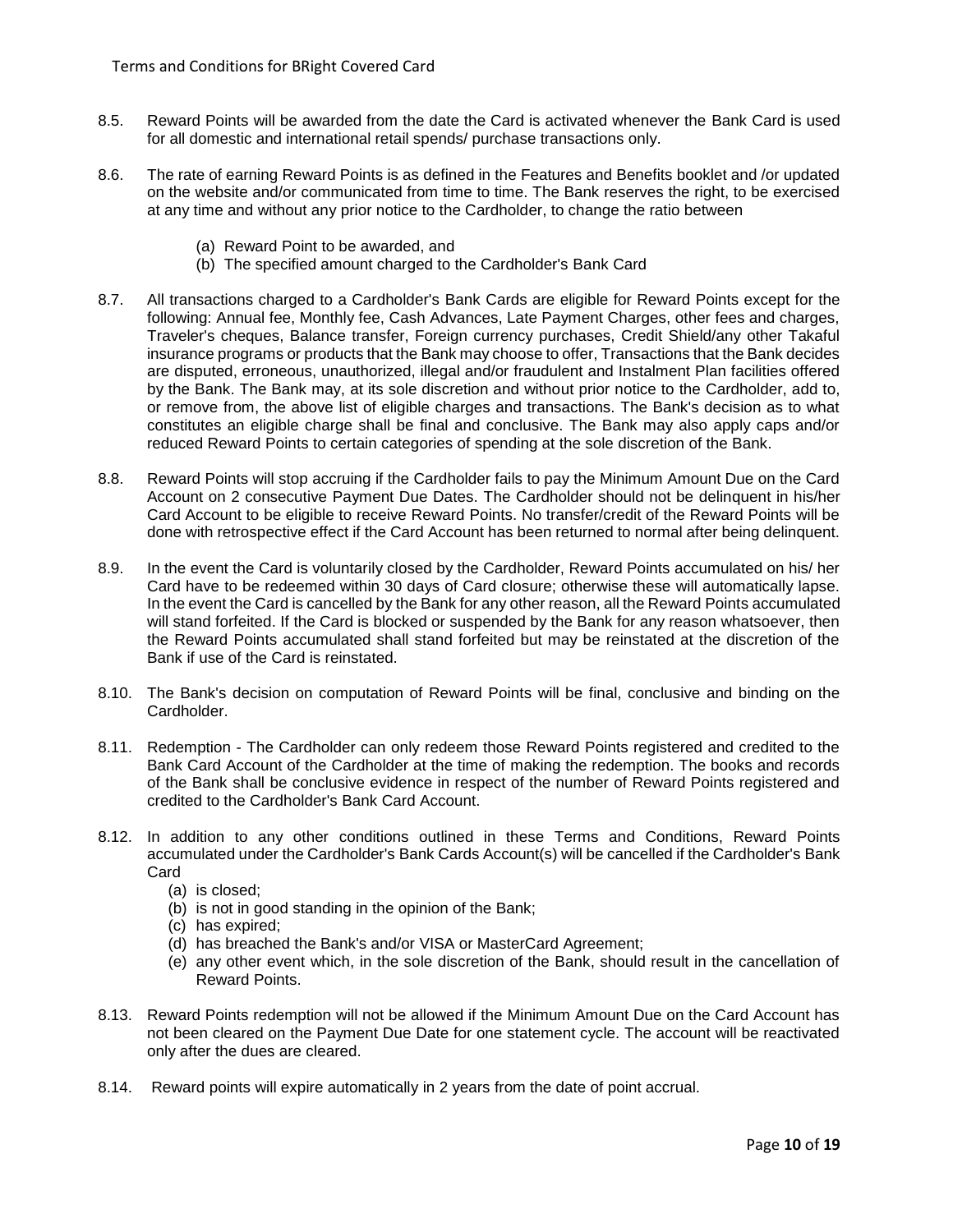- 8.15. Without prejudice to the foregoing, the Bank reserves its right to be exercised at any time without prior notice to the Cardholder, to apply time limitations on the validity of the Reward Points earned by the Cardholder and credited to the Cardholder's Bank Card Account. Any unprocessed redemption order for Reward Points that have been cancelled, shall not be processed by the Bank despite the fact that such redemption order was received before the Cardholder's relevant Reward Points cancellation.
- 8.16. Any order placed for the redemption of Reward Points for any of the Rewards is subject to the Bank's approval, the availability of the Reward at the time of placing the redemption order by the Cardholder, as well as any restrictions applied by the suppliers of the Reward. The Bank may, without prior notice to the Cardholder withdraw or substitute any of the Rewards for another Reward of comparable value or nature. Redemption orders may be placed through any channel communicated from time to time.
- 8.17. The Bank shall not be liable for any loss of profit, savings, contract, revenue, or goodwill or any consequential indirect, incidental, special or punitive loss, damage or expenses or loss of data sustained by the Cardholder as a result of redeeming Reward Points and/or possessing and/or using the redeemed Reward(s) nor shall the Bank be responsible or held liable for any amount payable by the Cardholder to any third party arising out of the purchase, supply, quality, installation, use or other wise of Rewards, or of any negligence, breach of statutory or other duty on the part of the Bank and/or the supplier.
- 8.18. Redemption orders once submitted to the Bank loyalty website cannot be cancelled, revoked or changed.
- 8.19. The Bank reserves the right to disqualify any Cardholder from further participation in the Reward Points Program, if in the Bank's sole judgment, that Cardholder has in any way violated these Terms and Conditions and/or the Terms and Conditions of his /her Bank Covered Card Agreement. Suspension and disqualification may result, at the Bank's sole discretion, in the cancellation and nullification of all Rewards Points earned by the Cardholder.
- 8.20. The Bank is entitled, at any time and without any prior notice or liability to the Cardholder in any manner whatsoever, to terminate the Reward Points Program and/or cancel and/or vary its benefits or features, and/or vary, add to or delete any of the terms and conditions outlined herein, and/or withdraw or change the participants of the Reward Points Program, and/or modify or limit the value of Reward Points and/or the manner of their redemption even though any of such acts may diminish the value of the Reward Points already accumulated. The Program does not in any way amend the Bank Card Terms and Conditions between the Bank and the Cardholder, and any term referenced but not defined herein may be interpreted in accordance with the said Terms and Conditions.
- 8.21. The Bank acts in good faith in response to any oral or electronic instruction or inquiry by the Cardholder in respect of any matter in relation to this Program and fulfillment of any reward. The Cardholder will not be entitled to claim or allege any loss, damage, liability, expense etc. attributable directly or indirectly to any such good faith action of the Bank and the Cardholder shall indemnify and hold the Bank harmless in respect thereof.
- 8.22. Cardholder can earn Reward Points on retail spends up to the credit limit of his/her Card in one calendar month. For Cards with limit greater than AED 100,000, the maximum Reward Points that can be earned in one calendar month will be up to the spends of AED 100,000.

## **9. Indemnity and Liability**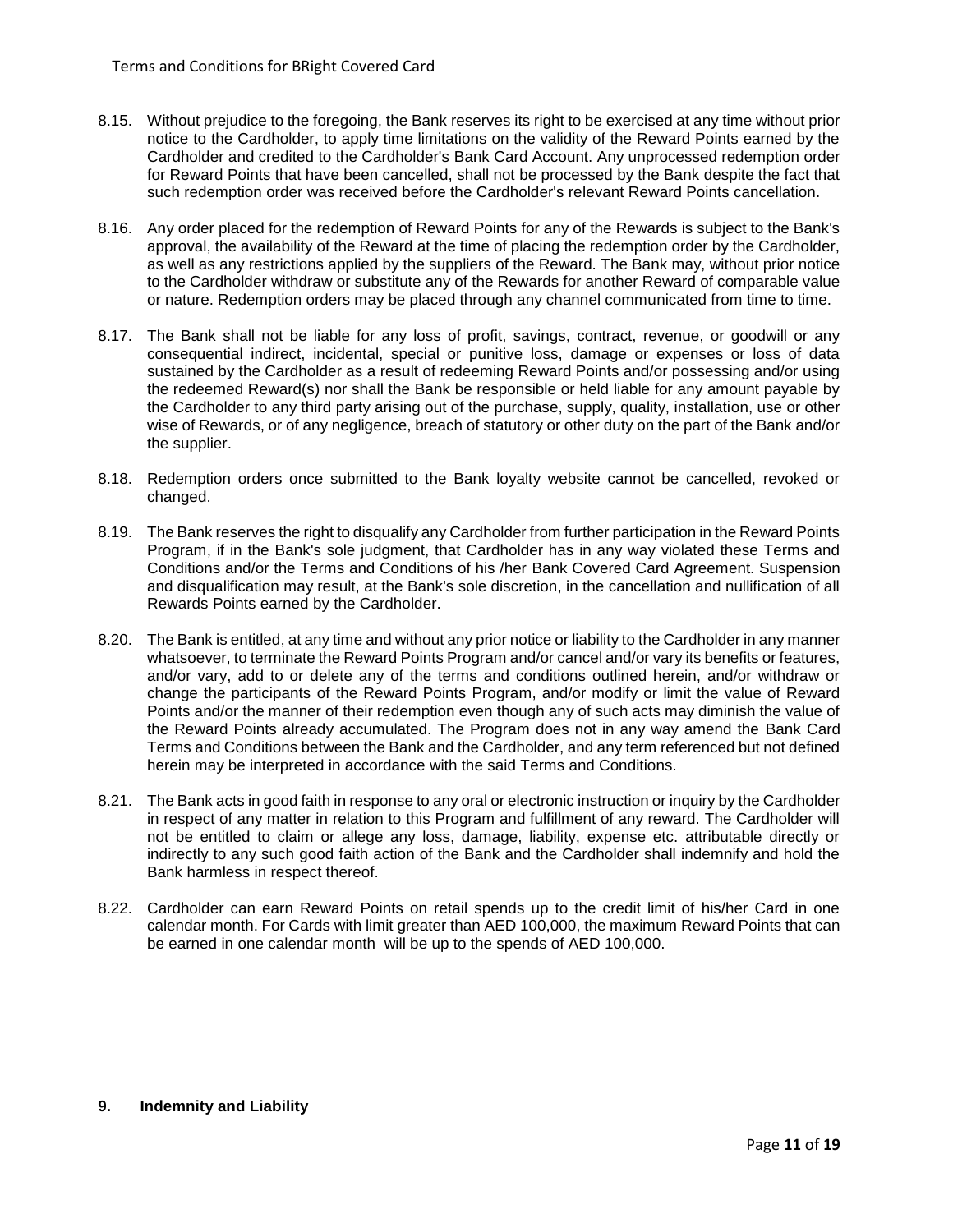- 9.1. You shall indemnify us against any actual consequences, claims, proceedings or losses that may arise or be incurred or sustained by us by reason of carrying out the telephonic instructions from, or purported to be from, you.
- 9.2. You shall indemnify and keep us fully indemnified against all actual claims, demands, action, proceedings, losses, damages, costs and expenses of any nature (including legal costs on an indemnity basis) incurred, suffered or sustained by us, directly or indirectly, by reason of or in connection with this Agreement, including but not limited to:
	- (a) breach of any provision of this Agreement on your part; and/or
	- (b) the enforcement or protection of our rights and remedies against you under this Agreement, or in obtaining or seeking to obtain payment of all or any part of the monies hereby agreed to be paid by you; and/or
	- (c) any change in any law, regulation or official directive which may have an effect on this Agreement,
	- (d) and such indemnity shall be paid by you upon demand and/or may be debited to your Card Account without notice.
- 9.3. You undertake to pay to us the amount of any actual loss or damages which our directors, officers, employees (the "**Indemnified Persons**") may suffer or incur by reason of your failure to comply with this Agreement or by reason of breach thereof by you or arising out of or in connection with the Card Account or the Covered Card. However, this clause will not apply in the event of gross negligence, fraud, wilful misconduct on the part of the Indemnified Persons.
- 9.4. We shall not be liable for any loss or damage howsoever incurred or suffered by you by reason of us or a Merchant or any bank or financial institution or any ATM or other party refusing to allow a Card Transaction, or accept the Card or the Card number or the PIN or to extend or provide a cash withdrawal up to the Limit or at all.
- 9.5. We shall not be responsible for the refusal by any Merchant or member institution of VISA International or MasterCard to honour or accept the Card or for any defect or deficiency in the goods or services supplied to you by any Merchant or, where applicable, for any breach or non-performance by a Merchant of a Card Transaction.
- 9.6. If there is a dispute between you and us, a Merchant, a bank or financial institution or any other person, your liability to us shall not in any way be affected by such dispute or any counterclaim or right of setoff which you may have against us, such Merchant, or other bank or financial institution or person.
- 9.7. We shall not be liable for any disputes brought to our notice by you after 30 days from the date of the relevant statement of account.
- 9.8. We shall not be liable, in any way, to you for any loss or damage of whatever nature, due to or arising from any disruption or failure or defect in any ATM or machine or terminal or communication system or facilities or data processing system or transmission link or any industrial or other dispute or anything or cause, whether beyond our control or otherwise.
- 9.9. We shall not be liable to you in the following circumstances:
	- (a) exercise by us of our right to terminate any Card or Card Account pursuant to Clause 7.4;
	- (b) any injury to your credit character and reputation due to repossession of the Card by us, or any request for its return or refusal by any person to honor or accept the Card; and
	- (c) any error or omission in any details disclosed by us pursuant to Clause 9.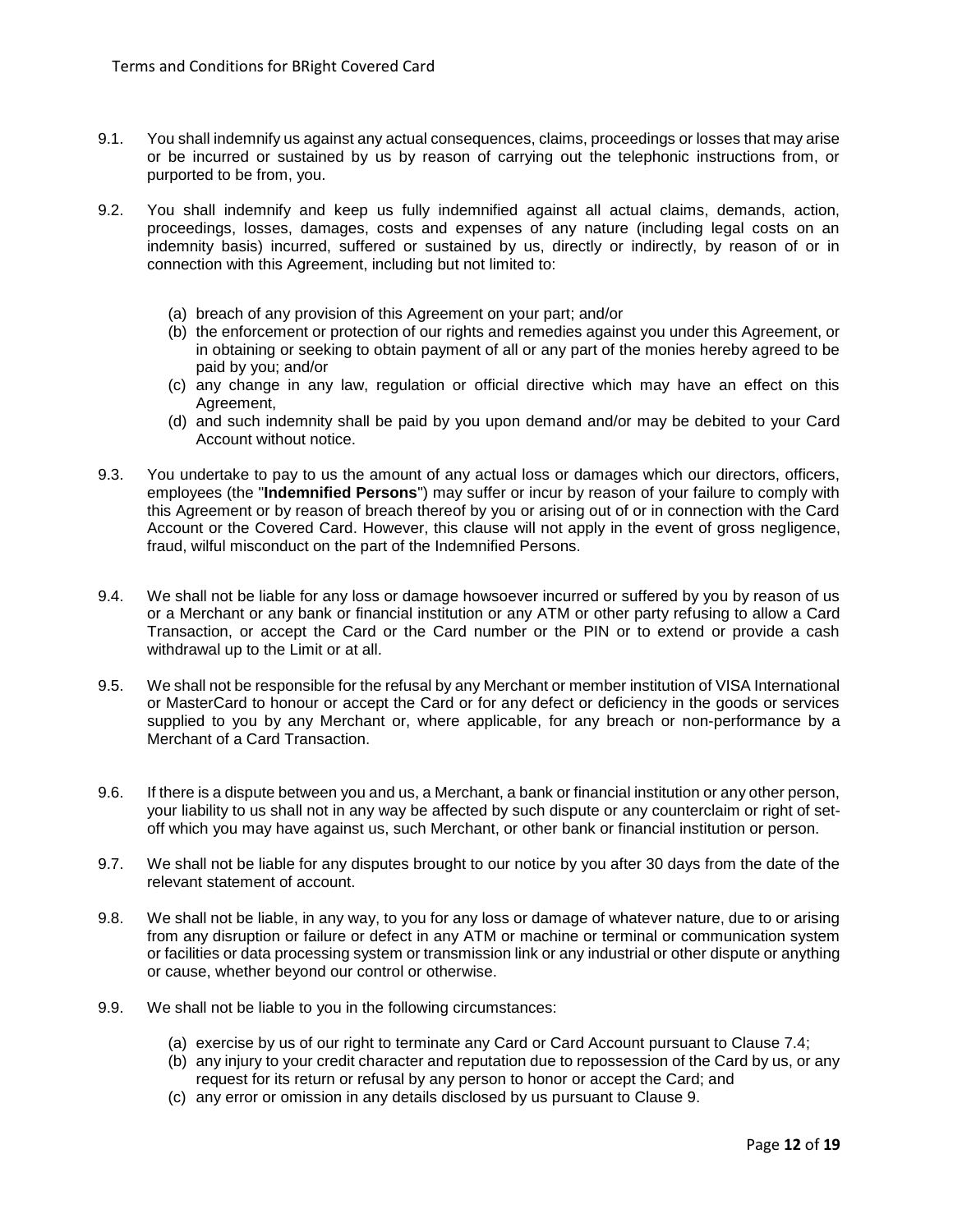- (d) any delay or inability on our part to perform any of our obligations under this Agreement because of any electronic, mechanical system, data processing or telecommunication defect or failure, Act of God, civil disturbance or any event outside our control or the control of any of our servants, agents or contractors;
- (e) any damage to or loss or inability to retrieve any data or information that may be stored in your Card or any microchip or circuit or device in your Card or the corruption of any such data or information, howsoever caused;
- (f) for any loss, theft, use or misuse of the Card or disclosure of your PIN and/or any breach of this Agreement (ii) for any fraud and/or forgery perpetrated on us or any merchant (iii) for any injury to your credit, character and reputation in relation to our repossession or our request for the return of the Card or your use of the Card;
- (g) for the interception by or disclosure to any person (whether unlawful or otherwise) of any data or information relating to you, any Card Transaction or your Card Account transmitted through or stored in any electronic system or medium, howsoever caused.

## **10. Disclosure of Information**

- 10.1. For the purpose of assessing your creditworthiness, you authorise:
	- (a) us to obtain information relating to you from any credit bureau and consent to such credit bureau disclosing information about you to us; and
	- (b) the credit bureau to disclose information about you obtained from us to its members or subscribers and/or compliance committees.
- 10.2. We may check or authorize, through any of our duly appointed agents or delegate, the checking of your credit standing at any time as and when we deem fit without reference to you.
- 10.3. You irrevocably authorise and permit us to disclose and furnish such information that we may deem fit concerning you and your affairs including but not limited to the Card Account to our associates, branches, assignees, agents, or other parties or person, including banks, financial institutions, regulators
- 10.4. and service providers who provide a service to us as such. Our authority to disclose information obtained by us shall survive the termination of this Agreement.
- 10.5. You agree that where your written permission is required by law or otherwise for any such disclosure by us, the signing of the Card application form and/or the signing of the Card and/or the usage of the Card shall constitute and be deemed to be sufficient written permission for such disclosure.
- 10.6. Our rights under this Clause shall be in addition and without prejudice to other rights of disclosures available pursuant to the relevant governing laws or any other statutory provision and nothing herein is to be construed as limiting any of these other rights.

## **11. Programme, Notices and Amendments**

11.1. We may provide at our sole discretion, any programme, scheme or plan from time to time with respect to the use or the promotion of the use of Card (the "**Programme**"). Such Programme where provided, does not form part of our legal relationship with you. Those Programmes may be subject to their own terms and conditions. If you intend to derive any privilege or benefit conferred or offered thereunder, you shall before ordering or making any purchase from any merchant involved or participating in the Programme, inform that merchant of your intention and present the Card to that merchant. We may at any time and from time to time without prior notice and without assigning any reason: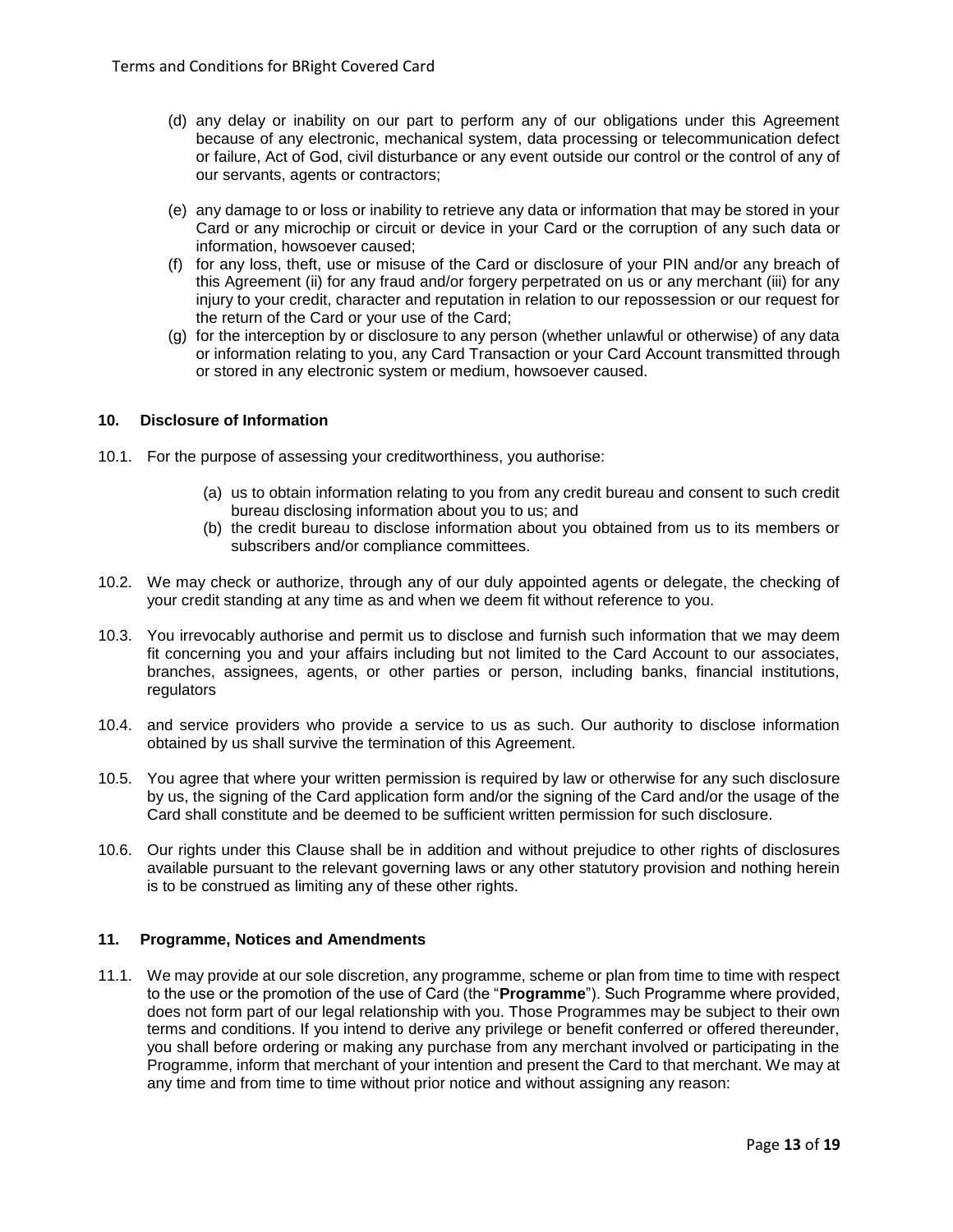- (a) amend, modify, vary or withdraw the terms and conditions of any Programme and or any privilege or benefits offered or conferred under any Programme;
- (b) suspend or terminate any Programme;
- (c) restrict or exclude any merchant from participation or continuing to participate in any Programme.
- 11.2. Further to Clause 10.1, any privilege or benefit to be obtained from or conferred by any merchant under any Programme may be unavailable, suspended or withdrawn by that merchant at any time for any reason and whether temporarily or otherwise. We shall not be liable for any refusal of any merchant to extend or confer any privilege or benefit under any Programme for any reason whatsoever.
- 11.3. You must promptly notify us in writing of any changes in your name, employment or business and address including phone number, email, etc.
- 11.4. Should you be away from the UAE for more than 6-month, you must settle the Card Account in full seven (7) days prior to your departure.
- 11.5. If you leave the UAE to take up residence elsewhere, the Card (including any Supplementary Card) must be returned to us cut in half fourteen (14) days prior to your departure and its/their use shall be deemed to be terminated.
- 11.6. All demands, notices and other communications sent under this Agreement to you and to any Supplementary Cardholder(s) shall be deemed to have been sent to both.
- 11.7. Any request of or instruction to us shall be in writing and shall be signed by you provided nevertheless that we may but shall not be obliged to accept and act on any instruction or request by telex, facsimile transmission or through the telephone which is believed by our officer or employee attending to such instruction or request to have been given or made or authorised by you. Notwithstanding that such instruction or request may not have been given or made or authorised by you and notwithstanding any fraud that may exist in relation thereto, we shall not be liable for any loss or damage suffered as a consequence of its acting on or acceding to any such instruction or request. We shall not be under any duty to verify the identity of any person communicating purportedly as you or on your behalf. The Cardholder shall provide us with written notice of any change in that Cardholder's particulars. All instructions provided for above shall be considered valid and binding on you and we may act upon the instructions received by us through the means stated here above.
- 11.8. All communications, cards, notices, statements of account, demands or other documents under this Agreement may be delivered personally to you or sent by post or email to the last known address at your sole risk. Each such communication or other material shall be deemed to have been received and served on you on the day of delivery if delivered personally or via email and two Business Days after posting, if sent by post.
- 11.9. We may at any time at its absolute discretion and upon written notice to you or by written intimation, change any one or more of the terms and conditions in this Agreement (the "Amendments"). Such change shall take effect from the date stated in the notice. If you do not accept such change, you shall forthwith discontinue use of the Card and instruct us to terminate the Card. Where you continue to use the Card after such notification, you shall be deemed to have agreed with and accepted such change.
- 11.10. For the purpose of Clauses 2.10 and 10.9, the term "written notice" shall be considered to be any of the following:
	- (a) publishing such Changes or Amendments in your Billing Statements; or
	- (b) displaying such Changes or Amendments at our branches or automated teller machines; or
	- (c) posting such Changes or Amendments on our website; or
	- (d) intimating such Changes or Amendments through electronic mail or letter; or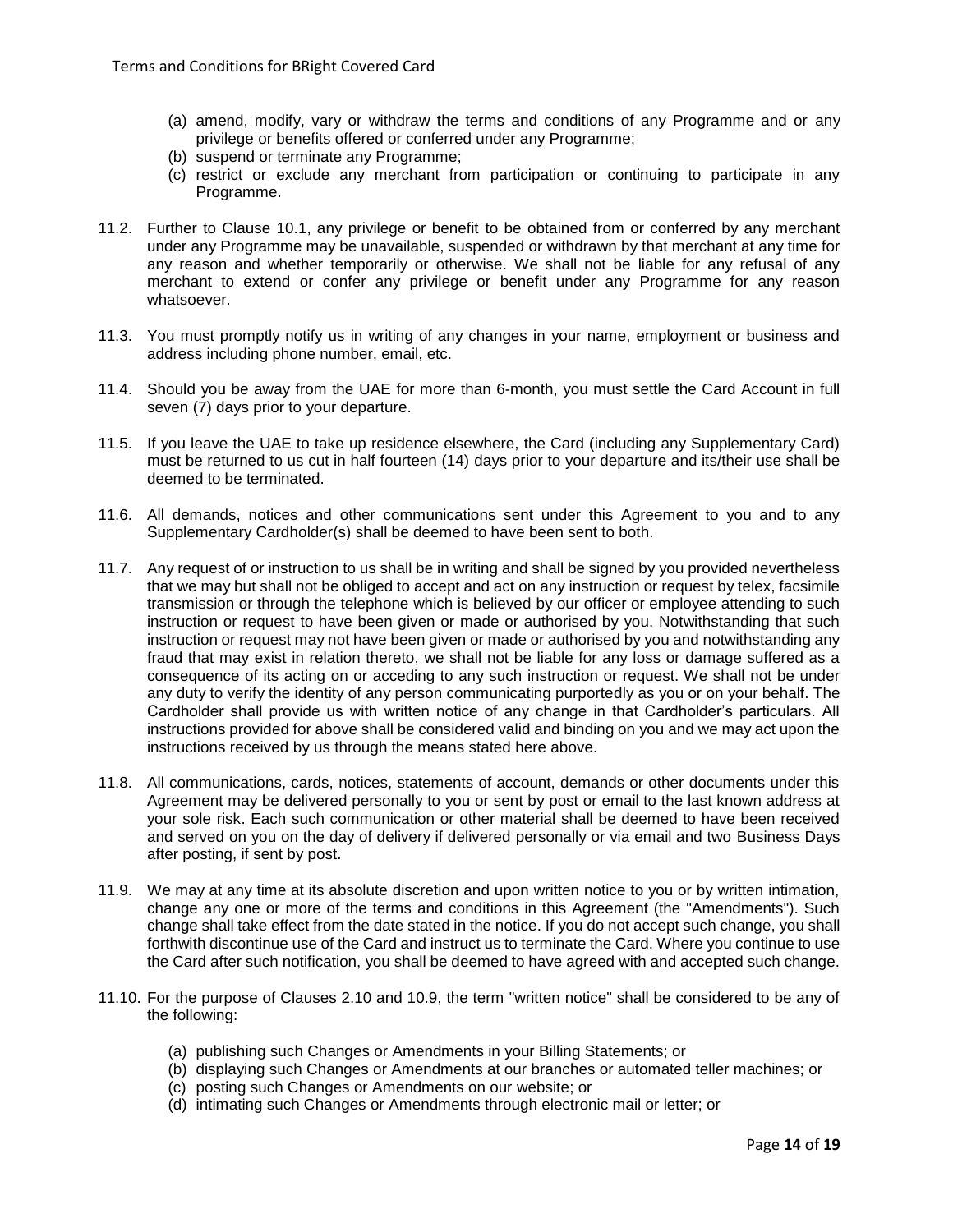- (e) publishing such Changes or Amendments in any newspapers; or
- (f) intimating such Changes or Amendments by other means of communication as we may determine.

# **12. General**

- 12.1. We shall not be liable for acting in good faith upon your instructions.
- 12.2. You authorize us at our discretion to record any instructions on the phone and to use such records as evidence in a court of law or other legal proceedings.
- 12.3. No forbearance or failure or delay by us in exercising any right, power or remedy is to be deemed a waiver or partial waiver thereof on our part; and no waiver by us of any breach of this Agreement on your part is to be considered a waiver of any subsequent breach of the same or any provision of this Agreement. We shall be considered to have waived our rights only if we specifically notify you of such a waiver in writing.
- 12.4. In addition to any other right we may have either under this Agreement or under law, We may at any time and without prior notice or demand combine or consolidate any and all accounts maintained by you with us (whether matured or not) and regardless of where your accounts are located or whether your accounts are held in your sole name or jointly with others (including with one or more of the Supplementary Cardholder(s)) and set off or transfer any sum standing to the credit in any or all such accounts in or towards the discharge or payment of any and all sums due to us from you on any Card Account or under this Agreement notwithstanding that:
	- (a) the use of the Card or the Card Account has not been terminated; and/or
	- (b) the Outstanding Balance does not exceed the Limit.
- 12.5. Where any set off or consolidation undertaken by us involves the conversion of one currency to another, we shall make the necessary conversion at our prevailing currency exchange and you shall bear all actual exchange risks, losses, commission and other bank charges which may be incurred.
- 12.6. We may, for and on our behalf, appoint an agent or delegate to collect any sum due from you to us under this Agreement without the need to provide you details of their appointment. Nevertheless, you shall be required to obtain duly authenticated receipts or vouchers from such agent or delegate upon making such payments. In case of any dispute, the onus shall squarely be upon you to prove that you had made the requisite payments to the agent or the delegate by presenting the duly authenticated receipts or vouchers.
- 12.7. This Agreement is binding on you personally and you may not assign your rights and obligations to any other person.
- 12.8. You agree to sign and deliver to us such further documents as we may request from time to time.
- 12.9. Any delay or omission by us in exercising or enforcing (in whole or in part) any right or remedy arising under this Agreement shall not be construed as a waiver of such right or remedy. No waiver of any of this Agreement or a breach of them shall be given unless in writing and shall not operate as a waiver of any other requirements or breach of this Agreement.
- 12.10. If any of this Agreement is or becomes illegal or unenforceable, the remaining terms and conditions shall continue in full force and effect.
- 12.11. Time wherever mentioned shall be of the essence of this Agreement.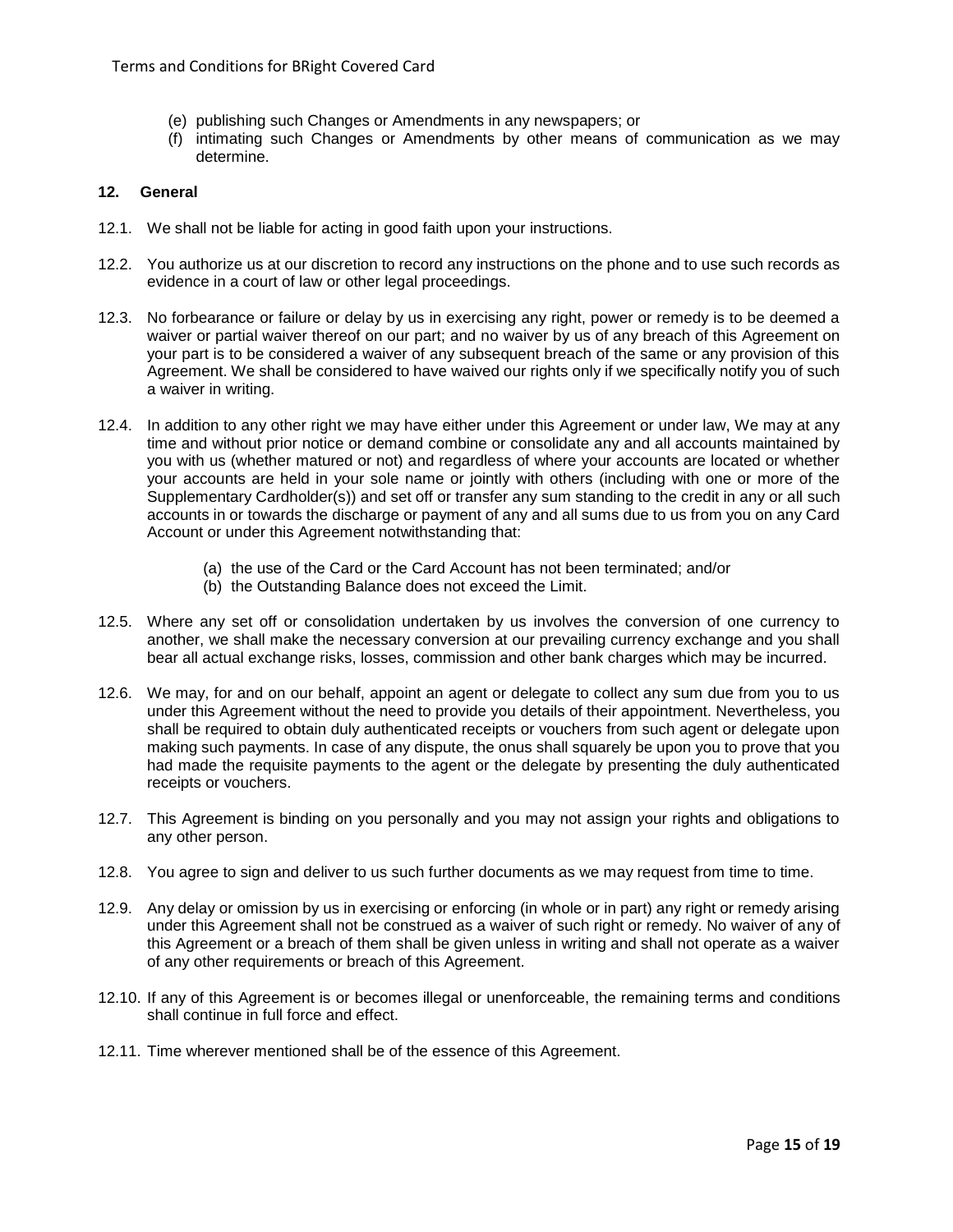- 12.12. We may from time to time with notice to you change this Agreement. The retention or use by you of the Card shall be treated as acceptance of any such changes. If you do not accept any changes, you may close the Card Account and Clause 7 of this Agreement shall apply.
- 12.13. We shall have no liability to you in respect of any facilities or benefits which we may make available to you, which do not form part of this Agreement. We may withdraw such facilities and benefits at any time without notice.
- 12.14. Without prejudice to Clause 4.1, this Agreement embody the entire understanding between us and there are no provisions, terms, conditions or obligations, oral or written, expressed or implied, other than those contained herein.
- 12.15. All previous agreements or arrangements, if any, made between the Parties, written or verbal, are hereby cancelled and superseded by this Agreement.
- 12.16. This Agreement are governed by the laws of the Emirate of Ajman and the applicable Federal laws of the UAE to the extent these laws do not contradict the principles of Sharia in which case the principles of Sharia shall prevail. You and we submit to the non-exclusive jurisdiction of the courts of the Ajman. Such submission shall not restrict our rights to bring proceedings against you in any other jurisdiction in connection with your obligations under this Agreement.
- 12.17. This Agreement shall be available in Arabic and English versions and in case of any difference between such Arabic and English versions, the English version will prevail.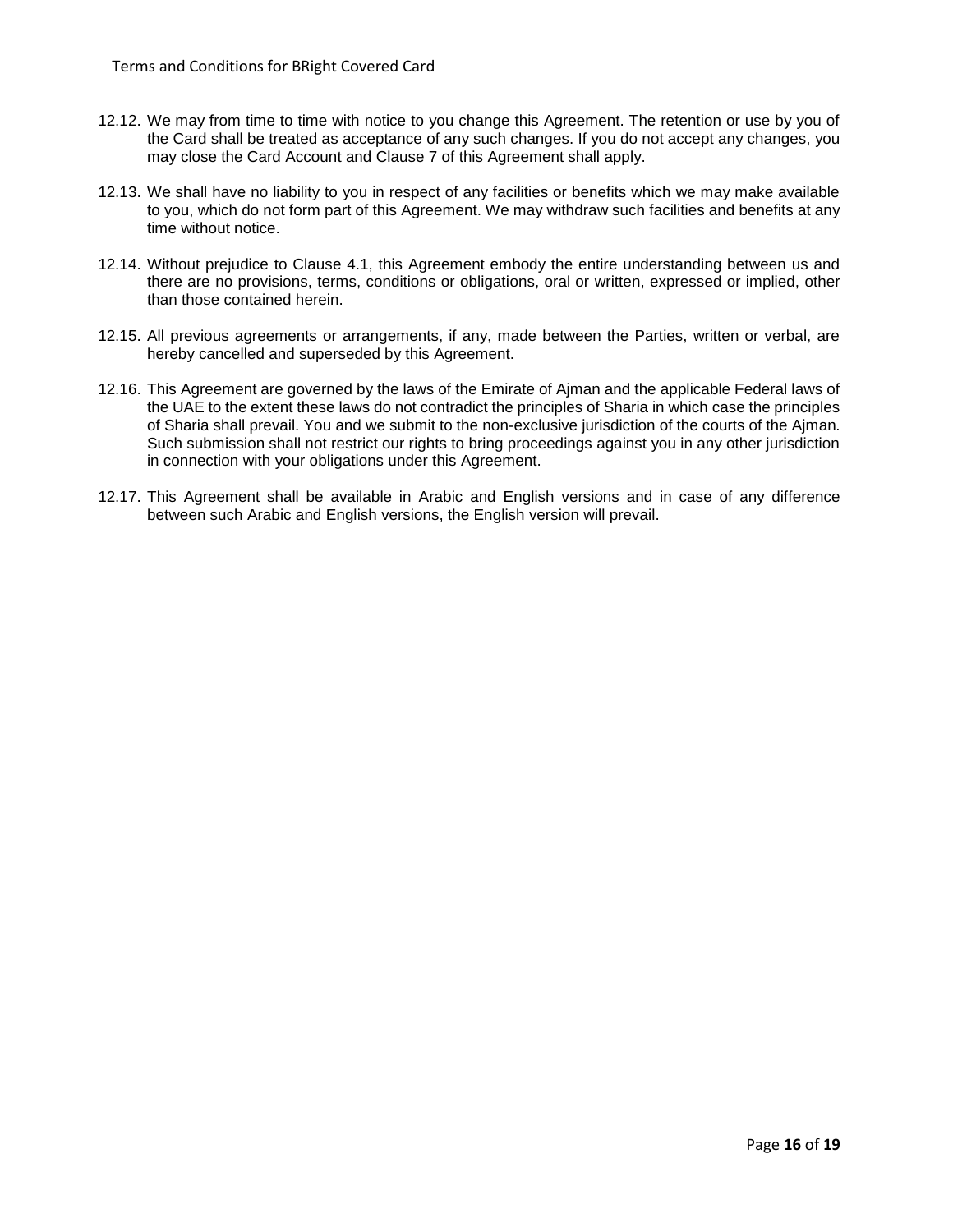# **Credit Shield**

Credit Shield protection gives you the option to have the outstanding balance on your Credit Card waived in case of some unforeseen circumstances of loss of life due to any cause and permanent disability. Ajman Bank also is offering the benefit of involuntary loss of employment and Critical illness cover along with the basic death and disability cover. The cover for the first two months will be free for the customers and it will be chargeable going forward.

### **Convenient Payment Option:**

Once you enroll for Credit Shield, your subscription will be automatically renewed for a monthly fee of 0.89% of your monthly outstanding balance. The fee will be conveniently billed through your Credit Card. This amount will be reflected in your monthly Credit Card Statement.

#### **The Benefits under the product:**

#### **1- Death due to any cause (Death) and Permanent Total Disability (PTD)**

In the event of the death or the Permanent Total Disablement of a cardholder due to injury or illness arising out of a cause not specifically excluded under this policy after the Commencement Date and during the policy period, Takaful Provider shall indemnify the bank the actual outstanding balance amount including accrued profit as at date of event subject to a maximum of AED 100,000/- per customer.

## **2- Critical Illness**

In the event of a Cardholder being diagnosed with one or more of the Critical illnesses covered after the commencement date and during the agreement period, Takaful Provider shall indemnify the Bank the actual outstanding balance amount including accrued profit as at the date of event subject to a maximum of 120% of the Credit Limit and subject to an overall cap of AED 100,000/- per customer. Critical illness covered under this section are; Heart Attack, Stroke, Kidney failure, Coronary Artery Bypass Surgery, Cancer, Major Organ Transplant and Multiple sclerosis.

## **3- Involuntary Loss of Employment (ILOE)**

In the event of involuntary unemployment of a Cardholder after the commencement date and during the agreement period, Takaful Provider shall indemnify the Bank 10% of the actual outstanding balance as on the date of notice of termination served to the Cardholder, subject to a maximum of AED 4,000/- per month, subject to a maximum of 12 months, i.e. AED 48,000/- in all per Cardholder.

#### **4- Purchase Protection**

In the event of a Covered Purchase being stolen or damaged means during the covered period Takaful Provider shall pay the amount of the Covered Purchase indicated on the Eligible account; or the actual cost to repair or replace the Covered Purchase with an item of like kind and quality.

#### **5- Extended Warranty**

To indemnify the cardholders of the assured if the items purchased anywhere in the world with the aid of the Insured's issued credit cards:

Would have been subject to a claim under the original manufacturer's warranty, if the loss had occurred within the manufacturer's warranty, if the loss had occurred within the manufacturer's original warranty period. Period of this coverage would be the double the manufacturer's warranty but no more than 24 months from the original date of purchase.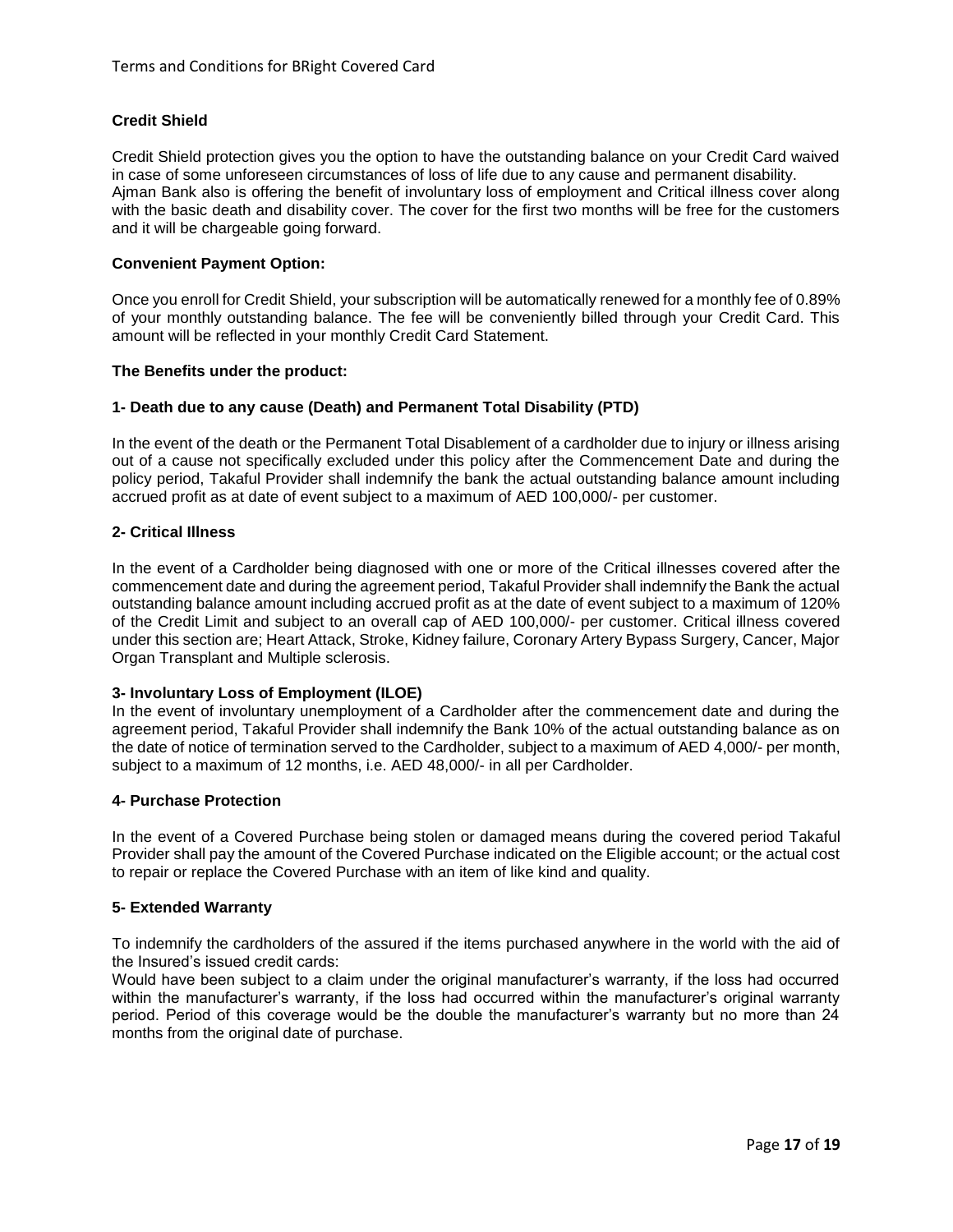## **6- Secure Wallet**

In the event of the wallet of the Cardholder is being lost or stolen anywhere in the world; Takaful Provider will indemnify any loss other than those specifically excluded as a result of misuse of the Credit Card(s) issued within UAE in the wallet by any unauthorized person subject to a maximum of AED 10,000/- during the agreement period. However losses incurred within 48 hours prior to the time the wallet is reported lost or stolen only will be covered.

# **7- Credit Card Travel Accident**

In the event of any emergency medical expenses, Takaful provider will indemnify the card holder in respect of the emergency medical expenses consequent covered trip.